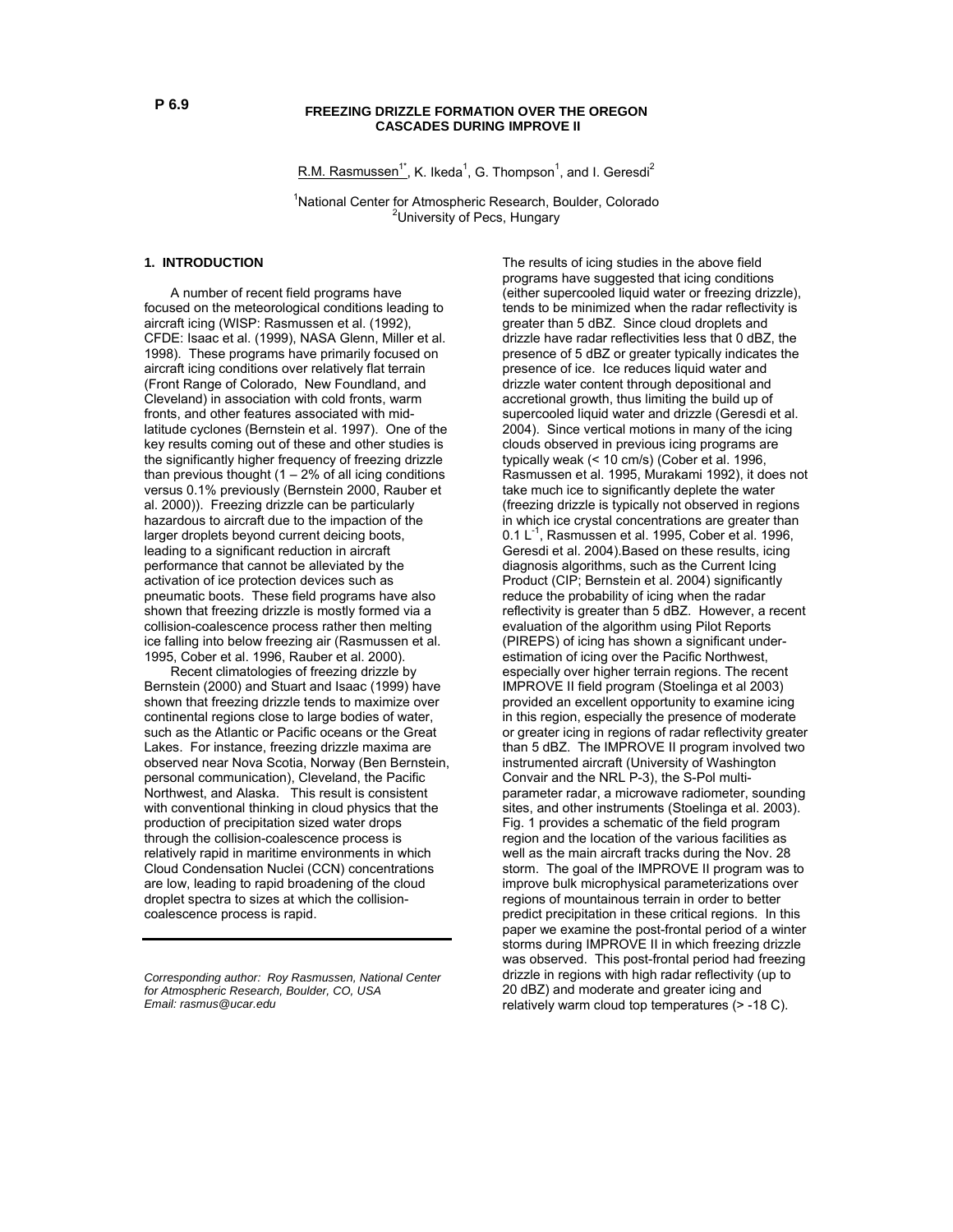

*Figure 1: Topographic map of the study area. Convair (solid) and P-3's (dash-dot) flight tracks are overlaid. Crosses on the flight tracks are placed in a 10-minute inverval. Ground measurement sites are indicated by solid circles. Range rings are drawn every 25 km from the radar.* 



*Figure 2: Time-height cross section of* Θ*e (K) and relative humidity from the Salem and GLASS soundings on 28 November 2001. Dark (light) shaded is relative humidity above 80 % (between 70 and 80 %). Convair and P-3 were deployed between the times indicated by two vertical lines. Solid (open) triangles indicate the times of SLE (GLASS) soundings.* 

## **2. DESCRIPTION OF 28 NOVEMBER 2001 CASE**

#### *2.1 Synoptic and Mesoscale features*

On 28 November a large synoptic low pressure system approached the northwest coast of the U.S. at 1200 UTC. With time the low pressure center took a northeastward track while the fronts swept across the coastal region from the southwest.

Warm frontal clouds enveloped the northern Oregon Cascades between 0300 and 1200 UTC. The S-Pol radar images started to indicate light rain at this location prior to 0700 UTC. Infrared satellite images reveal the leading edge of cold frontal clouds moving southeastward over ISS2 (Fig. 1) at 1800 UTC. In the next one hour, the cold frontal clouds advanced just past the radar site (S-Pol). The cloud top temperature of the cold frontal clouds is between -10 and -20°C, with a typical value of −15<sup>o</sup>C. The warm frontal cloud, in contrast, exhibited cloud top temperatures between −40 and  $-50^{\circ}$ C.

 The time-height cross-sections of equivalent potential temperature  $(\Theta_e)$ , relative humidity, wind direction, and wind speed (Fig. 2 from Salem) also indicate passage of warm frontal surface by 1300 UTC, suggested by the area of rapidly increasing Θe. Between 1400 and 1600 UTC, the lowest 1 km remains stable. Subsequently, the southwesterly winds intensify as the surface cold front approached and formed a barrier jet. The maximum speed of 45  $m s<sup>-1</sup>$  at 2 km MSL was recorded between 1700 and 1800 UTC at which time colder air associated with the front advanced. Behind the front (represented by the sloped surface of large  $\Theta_e$  gradient), the lower atmosphere was nearly neutral. The top of the moist layer, which approximately indicates the cloud top height, at 1800 UTC was 5.3 km MSL and slowly descended to below 4 km. The 2300 UTC sounding showed a sub-saturated layer between 1.9 and 2.5 m MSL.

# *2.2. Aircraft Data*

 The Convair flew from 2134 to 2255 UTC on a northeast-southwest flight track, oriented nearly parallel to the mean wind flow during post-frontal conditions (Fig. 1). Level flight track altitudes were at 5.4 km (cloud top), 5.1 km, and 4.6 km. It performed two sets of vertical flight stacks, each consisting of two level flight legs.

 The P-3 flew parallel to and 25 km south of Convair at an altitude of 4.2 km between 2300 and 2318 UTC. This flight track was over a region where the solid orographic cloud still prevailed. P-3 also performed a "lawnmower" flight pattern (Fig. 1) between 2030 and 2300 UTC intersecting the Convair's northeast-southwest flight track at four locations at heights 2, 2.6, 3.5, and 5 km (Fig. 3).

# **3. RESULTS**

During the vertical aircraft stacks, the S-pol radar performed RHI scans over the eastern portion of the stack every 1 degree in azimuth between 81 and 141 degrees azimuth, repeating every 10 minutes. The advantage of this type of scan procedure is the high vertical resolution that can be achieved. In figure 3 we have re-constructed vertical cross sections of reflectivity along the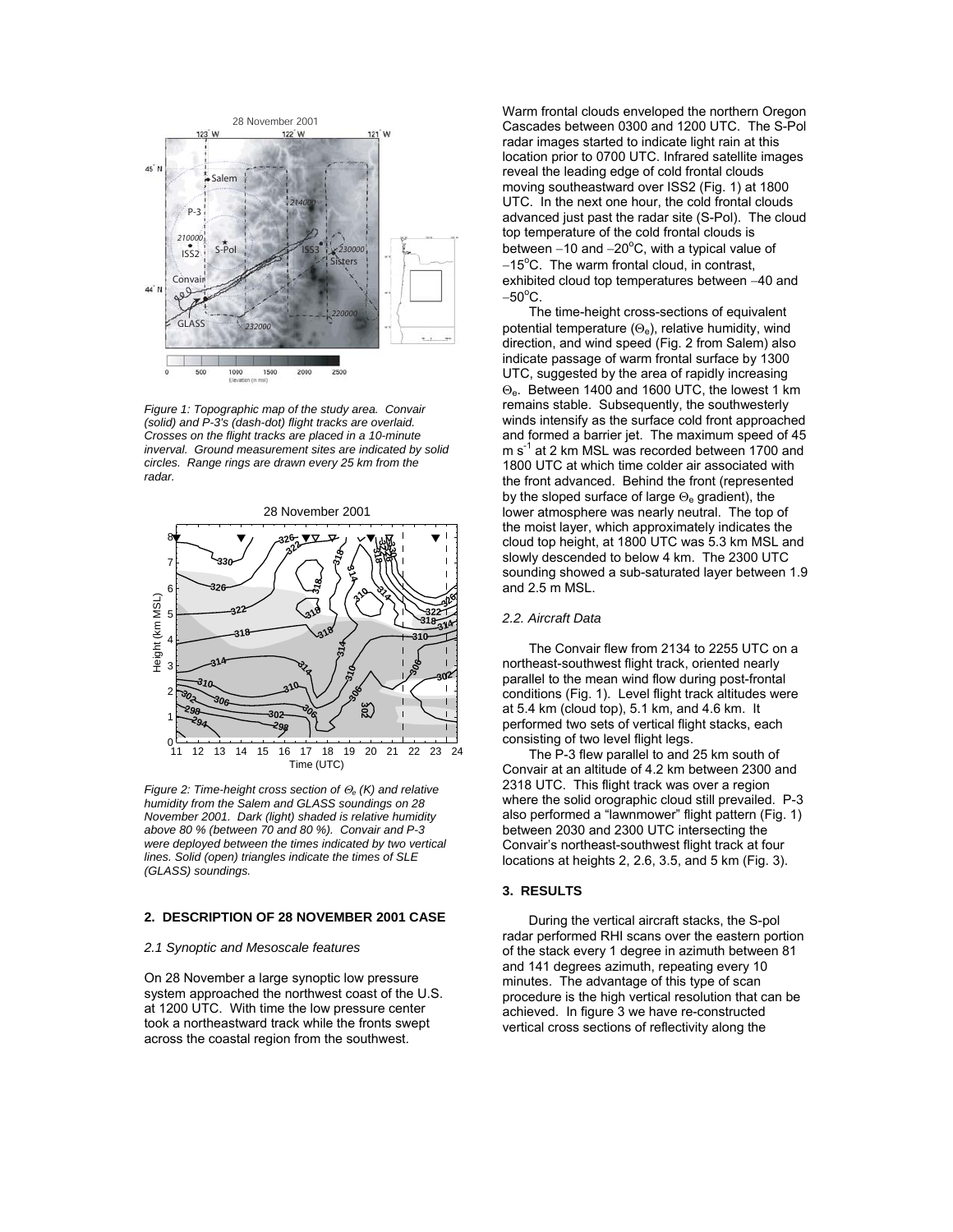

*Figure 3: Reconstructed reflectivity RHI along Convair's Southwest-Northeast flight track between 213600 and 221200 UTC. The Convair flight track is indicated by a bold solid line. The crosses are placed every one minute. Four crosses at 2, 2.6, 3.5 and 5 km are locations that the P-3's north-south flight tracks intersected this vertical cross-section. Thin solid line is the topographic profile.* 

Convair aircraft stack every 10 minutes using these data. Over 61 scans were used to produce this RHI, thus the features are resolved with 2 km resolution. The first impression from these figures is the highly non-uniform nature of the radar echo along this vertical cross section. For example, there is a strong vertically coherent reflectivity maximum near 10 km horizontal distance, a second maximum near near 40, and a third near 75 km. Thus, there seems to be reflectivity maxima every 35 km or so. Examination of the cross sections every 10 minutes reveals that these maxima are moving with the mean winds in the layer at approximately 30 – 40 m/s (the lower level winds below 2.5 km height are , 30 m/s. The aircraft observer on the Convair aircraft noted that a convective cloud turrent was penetrated along the upper aircraft leg at 2146 UTC consisting of significant amounts of liquid water and ice corresponding to the first cloud penetration indicated in figure 3. Thus, the reflectivity maxima are most likely associated with embedded convection that is moving with the mean flow and generated by local ridges based on the fact that: 1) the lowest portion of the upstream sounding was convectively unstable, 2) the feature moved with the mean flow, and 3) the lifetime of each feature was on the order of 30 – 60 minutes or so.

Freezing drizzle is observed to occur just outside these reflectivity maxima. For instance, freezing drizzle is observed to occur during the cloud top penetrations shown in figure 3, and also at the two lower P-3 intersection points (211924 UTC and 214616 UTC). Each of these locations indicate the presence of freezing drizzle as indicated by spherical images between 100 and 300 microns diameter. In addition, the regions with radar reflectivity greater than 5 dBZ typically have snowflake aggregates present at sizes larger than 300 micons. Also note that drizzle is observed from – 3 to -18 C (other data not shown in this paper indicate the same result).

Since the air mass is maritime with a very low concentration of cloud droplets ( $\leq$  30 cm<sup>-3</sup> from the FSSP and the CCN counter), the cloud water value required to exceed before the onset of autoconversion is close to the observed value of 0.20 g/kg (Rasmussen et al. 2002). Drizzle formation typically occurs within 20 minutes for cumulus clouds with low concentrations of droplets  $(< 50 \text{ cm}^{-3})$ , for example the shallow cumulus clouds upstream of Hawaii. Thus, the presence of drizzle in association with the embedded convection is entirely reasonable, especially when the ice crystal concentration is low and/or the updraft is over 0.5 m/s.

### **4. CONCLUSIONS**

 Microphysical conditions within a post-frontal cloud system during IMPROVE II are described based on aircraft, radar, and sounding data. The analysis showed that embedded convection was the